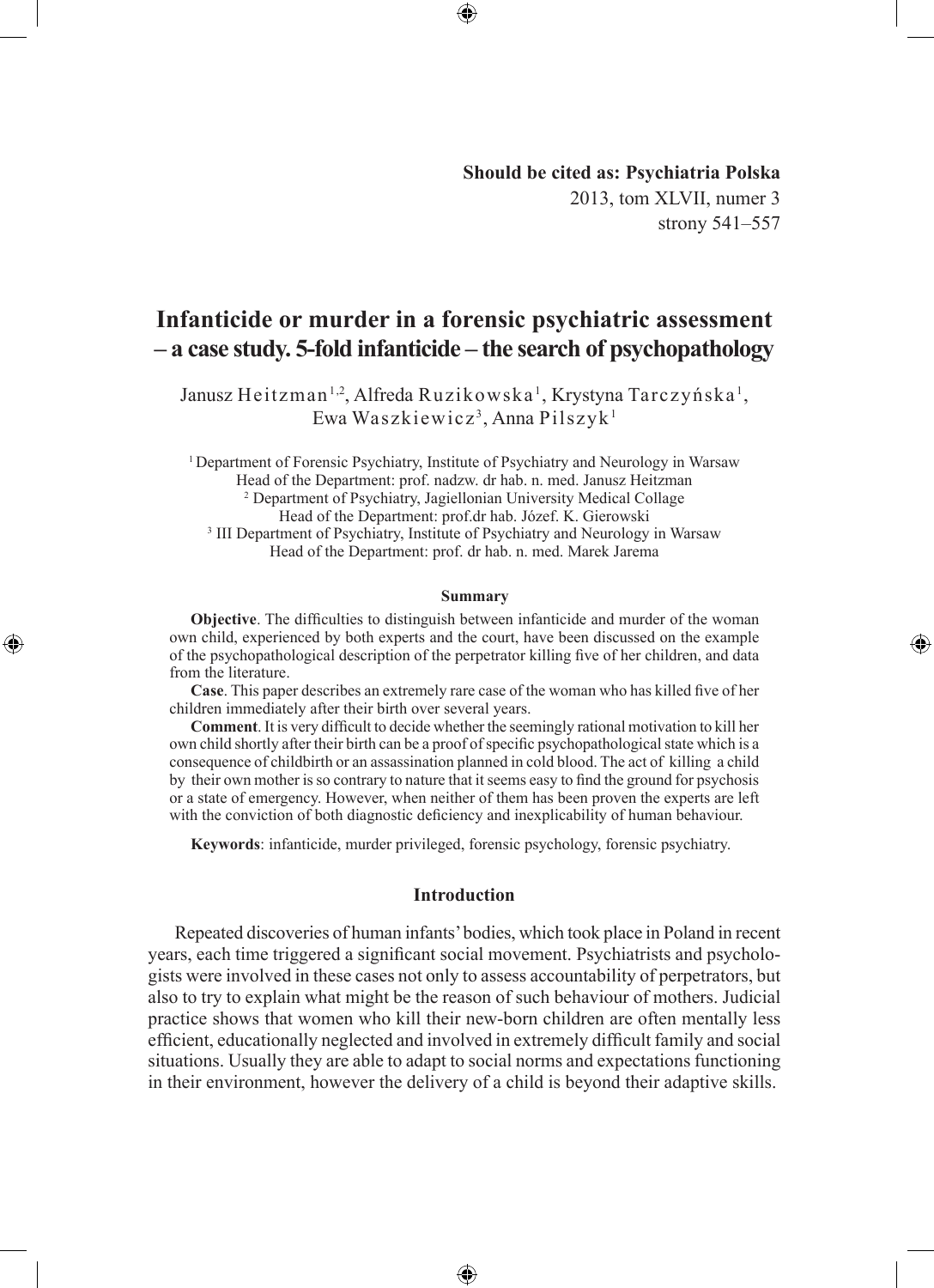Although killing one's own children happens more often than it generally seems, it is the most difficult thing to understand. When we assume the view that murders among people are not accidental it turns that people who do that, in vast majority are not mentally ill, they do that with certain intention, known only to them, they make this decision on their own and they see an individual purpose in it.

Research conducted by anthropologists confirm that infanticide happens all around the world especially there, where in various cultures it was  $a_n$  way of population size control". Killing a child because of unfavourable conditions for their survival significantly more often affected: twins, girls, children born too soon after the previous one, sick or deformed children, illegitimate children, children of single mothers, especially poor [1]. It has also turned out that in post-industrial countries parents who kill their own children perform it more cruelly than parents from "primitive tribes". Michael P. Ghiglieri in his book "The Dark Side of Man. Tracing the Origins of Male Violence ", ("Ciemna strona człowieka") quotes views that infanticide seems to be encoded in our genes, however, it is usually committed by young, unmarried, desperate mothers who kill their own new-born children. Women who, like e.g. in Canada, have been killing their own children 1,5 times more often than men, not only did it in cold blood but also have been using such procedure as a mean to create better socio-economic and reproductive conditions for themselves [1]. Although we encounter infanticide in the history of mankind since the oldest times, the legal assessment of such act has been changing over the times. Social conditions, in particular way, determined the permission to kill one's own children already in the antiquity. Limiting population size by mothers who were not able to feed their children was related to the approval for killing especially girls regarded as less valuable. Descriptions of such practices exist in civilization of Islam, in Indian Peninsula, China as well as among tribes inhabiting the islands of Oceania [2]. The approval for killing crippled and disabled children was not condemned in ancient Sparta, Greece and Rome. It was only with the development of Christianity that killing a child (infanticide) began to be treated as a murder and both mother and father could be punished for that act. In European medieval law child -murderesses, especially when it was illegitimate child, were not severely punished. During the Renaissance attempts to make the law very sever for child-murderesses were made. During the reign of Charles V in Constitutio Criminalis Carolina from 1532, child-murderess for wilful and malicious killing of her own child could be alternatively impalemented or buried alive, put into the sack with a dog, a rooster, a viper or a monkey and drowned, torn with red-hot iron before being drowned. In France at that time child-murderesses could be burned and in England apart from being buried alive and drowned - they could be also beheaded [3, 4]. These terrible penalties were to be of a particular psychological deterrent nature for primitive, unmarried and uneducated mothers. Literature consistently notes that accusations of infanticide and the execution of sentences was rare. It resulted from recognizing child-murderesses as mentally disabled, silent social acceptance for this type of crime and often from the fact that pregnancies were the results of rape. Although, due to the increasing number of killing one's own children after delivery, in the seventeenth and eighteenth centuries death penalty for child-murderesses was retained, at the same time procedural obstacles to

⊕

◈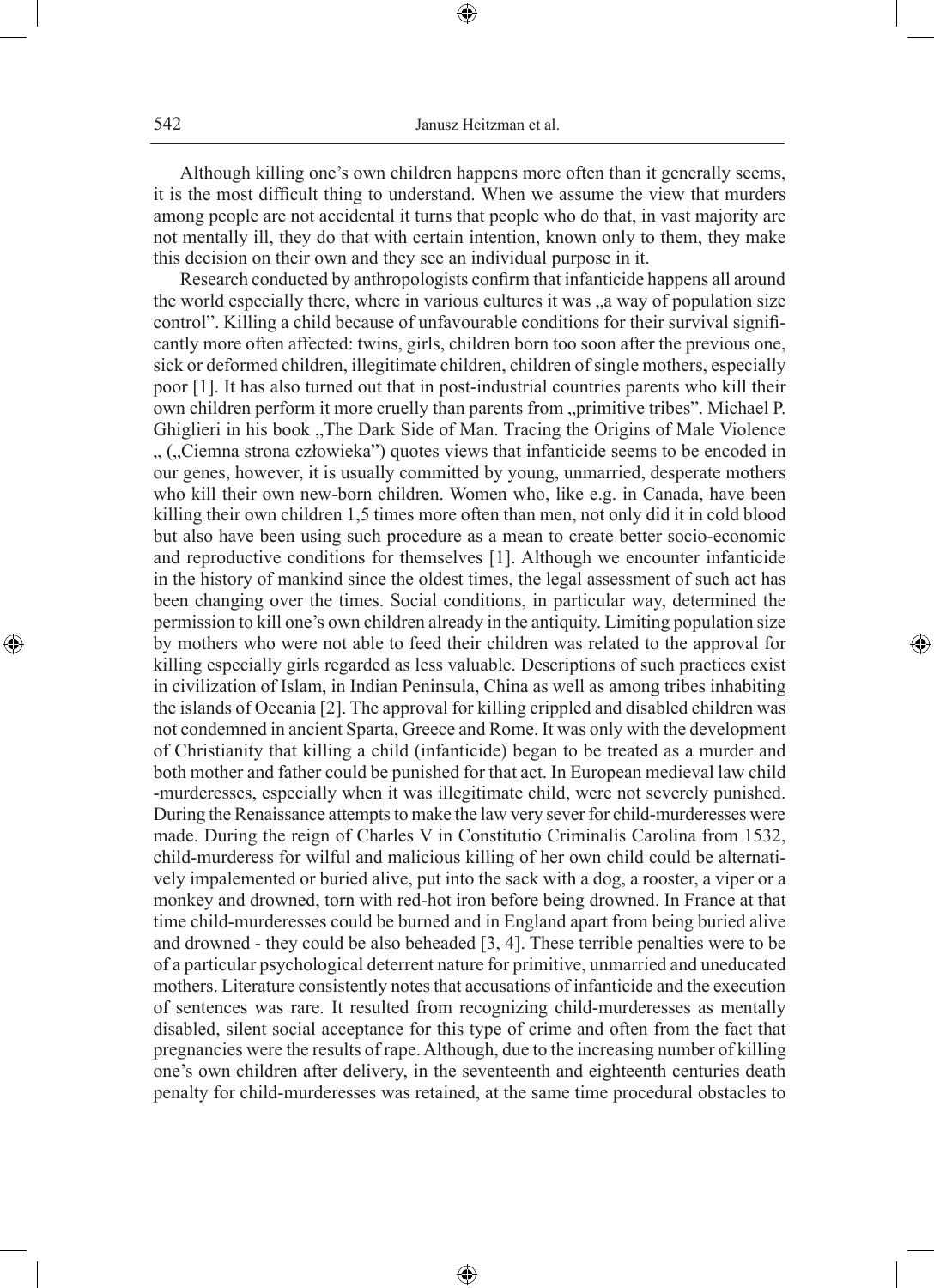⊕

apply the penalty were more and more frequently used or the penalty was significantly reduced [3]. The direction of searching for factors justifying infanticide as a results of the acknowledgement of circumstances of mental nature started to develop as early as in nineteenth century and then this crime has also begun to be treated as murder privileged. Growing knowledge on psychiatry, frequent recognition of puerperal psychosis and other mental disorders which are the result of the delivery or breast-feeding contributed to that [4]. English legislation, which treated infanticide as an action (or intentional negligence) of mother with disturbed psyche towards a child who is less than one year old, has particularly influenced European countries' system of law. In majority of countries the penalty for infanticide ranged from one to six years in prison and a significant part of penalties were suspended [4].

Modern criminal codes of European countries are based on legislative solutions from the first half of twentieth century which treat infanticide as murder privileged, as in England, Switzerland or Poland, or as felony murder which imposes a penalty of imprisonment not less than five years (Germany) or even a penalty of life imprisonment (France) [3, 5].

In the U.S.A. infanticide does not have a separate legal regulation. Regulations classifying these acts as a murder of first to third degree are effective there, however, in trials for infanticide regulations related to the assessment of sanity are applied, and where sufficient proofs for overriding it are presented, perpetrators are sent to psychiatric treatment. In legal systems of particular states in the USA putting emphasis especially on punishing and deterring rather than on the need of clearly defining direct and indirect guilt or on prevention and rehabilitation, is very controversial [2, 3, 6].

◈

The issue of infanticide as a crime privileged raises many concerns. Even assuming this classification, mental condition of child-murderess is not always so carefully evaluated and the matter of her psychopathological state is not always so carefully considered to remove every doubts which could influence significant reduction or even overriding of sanity. In this sense, what is hidden within the meaning of childmurderess being in a particular state of psyche "under the influence of the delivery" is highly enigmatic.

The risk of killing one's own child in the state of mental illness, which suddenly revealed itself in a mother, is not unusual. Postpartum psychosis, schizophrenia, depression, in which the altruistic murder revealed before it comes to extended suicide, form psychopathological motivation for the crime of killing one's own children. On the other hand there are also cases of killing one's own children as a result of using environmental-based violence, as a result of demoralization or negligence caused by a state of alcoholic or narcotic intoxication. These crimes have nothing to do with the fact of delivery and, what is more, with a particular mental condition induced by the delivery. The age of killed child is also not limited and may concern even children more than ten years old. This makes that using the term "child murderess" for the killer of her own children falsely directs thinking with justificatory categories towards crimes undisturbed neither by state of delivery nor by mental illness resulting in the state of insanity. In 2001 public opinion in the USA was moved by revealing the crime of killing five children from 7 months to 7 years old by their mother by drowning them

⊕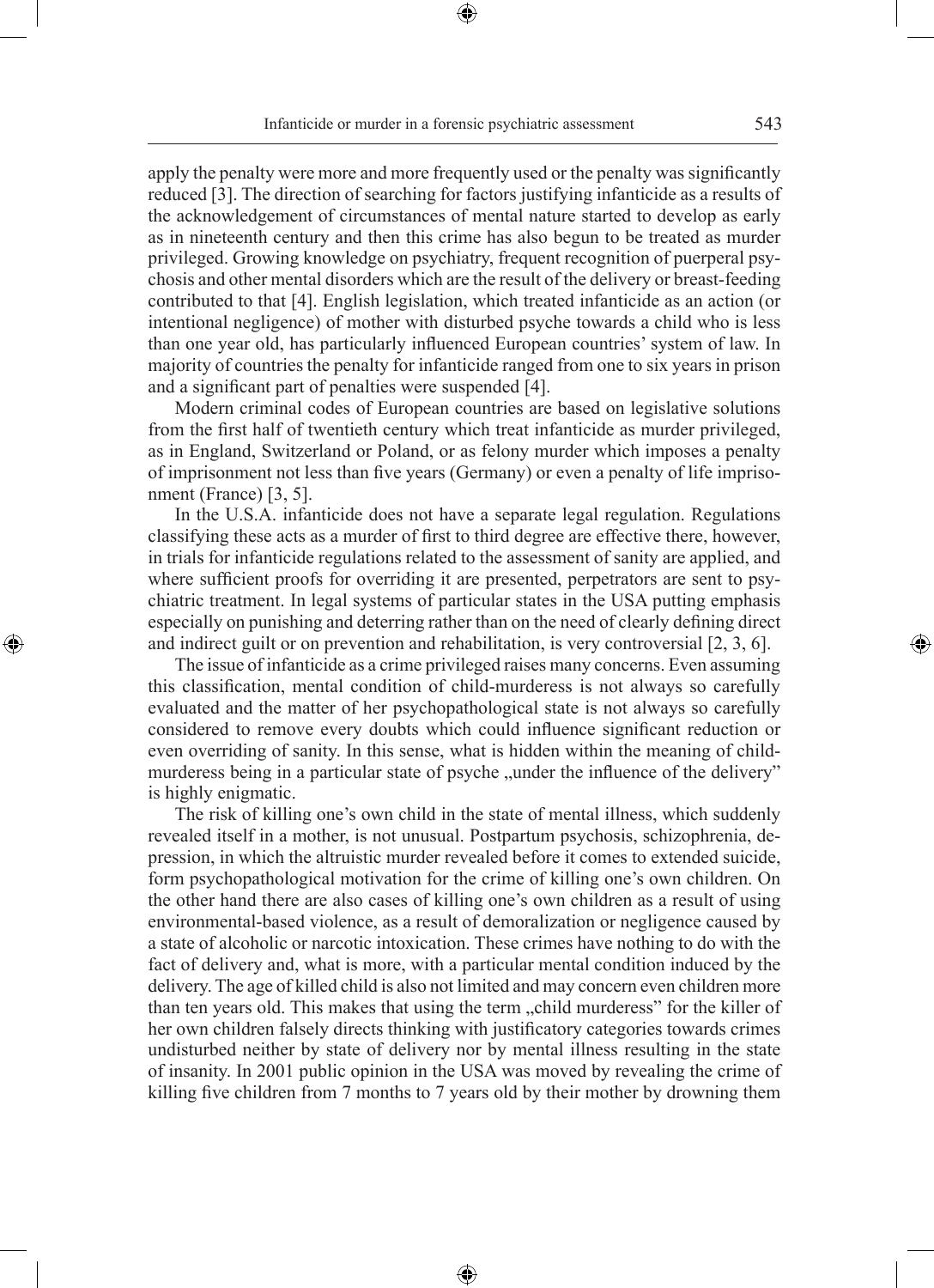in the bathtub. Murderer – Andrea Y. during the proceedings pending before the court, after almost five years – as in 2006 she was acquitted of murder charges - was found to be insane at the time of committing the crime, because of delusional syndrome and finally she was placed in state psychiatric hospital [7]. This example also points out diagnosis difficulties when after committing a crime, symptoms of mental illness start to disappear and it is difficult to make a retrospective diagnosis without any doubts.

Both in Europe and in Poland there are few in-depth analysis concerning differentiation between infanticide and murder of one's own children. All the more it is worth to follow the motivation process, diagnostic dilemmas and legal classification on the example of forensic-psychiatric and psychological opinion issued in Poland concerning a mother who killed five of her children born in sequence by drowning them. The method of killing and the number of killed children, however, were the only parallel factors binding the cases from the USA and Poland. This case peculiarly shocked Polish social opinion because the bodies of five new-borns were accidentally found in 2003 by their siblings in the sauerkraut barrel. Sensational reports on  $\chi$ -children in a barrel" determined discussions and diagnostic dilemmas on whether in this case individual crimes can be classified as infanticide committed under the influence of postpartum shock or as murder without classifying these crimes as privileged.

## **Infanticide, murder of a child and perpetrators in legislation**

◈

In Polish legal system, and in majority of European countries, infanticide is a type of murder privilege (similarly to murder under the influence of strong agitation) due to reduced culpability. This privilege is related to biological breakthrough in which the woman is situated during the delivery. **Article 149 of Polish Penal Code provides that a mother who kills her infant during the period of delivery under the influence of the course of the delivery shall be subject to the penalty of the deprivation of liberty for a term between 3 months and 5 years** [8]. The need to state a causal relationship between the murder of newborn child and the disturbances of psychical balance in the mother is emphasised [9]. In the jurisdiction of the Supreme Court views can be found suggesting that "the influence of the course of the delivery" should be construed broadly not only referring to the psychosomatic consequences in the mother but also taking into consideration other perinatal factors which could induce the stress conditions for the woman [9]. Describing those factors Tarnawski refers to the Supreme Court sentence from 1975 in the grounds for which such criminalize factors of social nature as the delivery of illegitimate child or child who was born in marriage which, in the assessment of mother, does not meet with the requirements to maintain and raise of the offspring, were indicated [9]. The fact that in some environments woman who has born illegitimate child meets with misunderstanding, scorn and rejection, cannot be disregarded. It appears that the lack of family support, especially of the child's father, results in creating the intention to kill unwanted child, especially by young women with immature personality. It should be added that a father who cooperates with a mother killing her child under the influence of the delivery is usually responsible for the common murder **(Article 148 § 1 of the Polish Penal Code)**.

⊕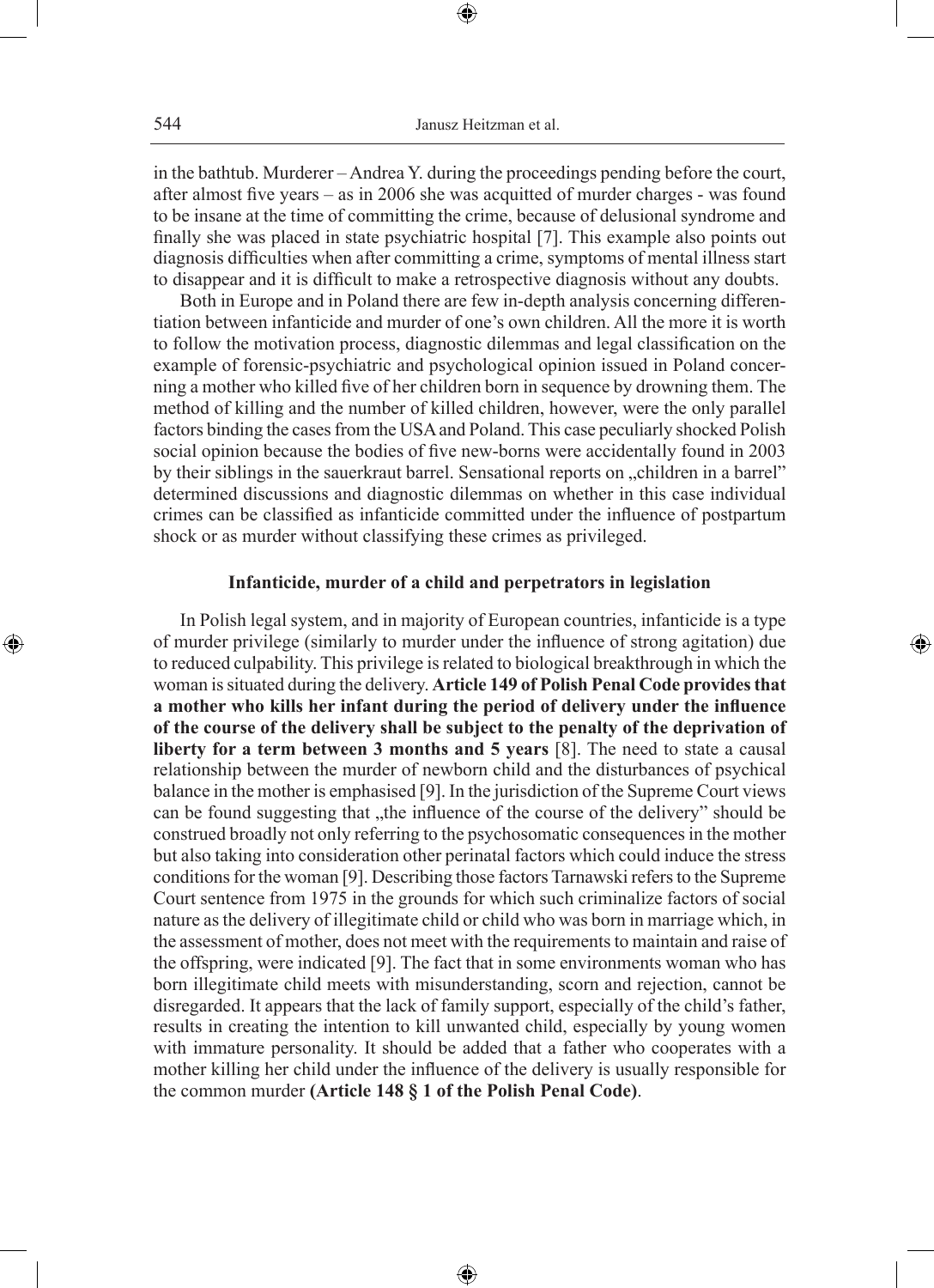⊕

Infanticide may be committed by action or negligence. The first one is classified as an active and occurs when women who delivers a child inflicts her new-born child external injury with an intent to kill it. The second one committed by negligence, so called passive, means that mother, wilfully and deliberately does not give the newchild the proper support and care after birth, with the intent to kill the new born, and usually she deserts it.

Determining the actual number of infanticide is a substantial difficulty mainly due to the fact that investigative authorities are rarely directly informed of committing these crimes. These cases often come into the light when a women after delivery reveal health problems, when they get under the care of a doctor who states that the delivery has taken place. Then the proper authorities are notified and steps to find the body of the new-born are initiated. There are also situations reversed where the bodies are found first and then the police and prosecutor take steps to identify and find a woman who gave birth to the child. These cases are often closed due to the failure to identify the perpetrator or the lack of evidences of a crime. Analysis of the data from 1990s and current data leads to a conclusion that the number of infanticides in Poland maintains in the range of 20 to 40 cases per year [10]. It is difficult to determine the percentage of undisclosed infanticide. Infanticide is so different from any other crime, that it is extremely difficult to interpret the power of motives to commit this act. Based on the available literature the image of infanticide perpetrator is outlined as follows: usually it is poorly educated woman, with incomplete primary education or vocational education. She has difficult financial situation, comes from family with problems, with alcohol abuse, both mental and physical violence. She is dependent on her family or partner, therefore she has neither regular work nor other own sources of income. The observations of the author of the article "Crimes of helplessness" ("Zbrodnie z bezradności"), M. Pomarańska shows that a significant proportion of child murderesses already had children and regular partners or husbands. As a motive of such behaviour of perpetrators the author mentions the fear of their life situation worsening [10].

◈

Other studies conducted in Poland in the years 1990-2000 show that the largest group of perpetrators out of 28 cases of suspected for infanticide consisted of young women between 17 to 26 years. The majority of suspected women were unmarried, the second group consisted of married women, the rest of suspected women were divorced. More than a half of them were born in the city, the rest of them were born in the village. The main group of examined women lived with their parents, some of child murderesses had their own flats, a few others rented a flat, lived in dormitory or had no fixed abode. Predominantly they came from working class and agricultural background, the smallest group consisted of women who came from intellectual background. Majority of perpetrators had incomplete primary education, next group consisted of women with primary education. The vast majority of perpetrators while committing the crime had a regular job. Analysing the state of mind and sanity of perpetrators it was stated that: 10 out of 28 fully retained the ability to recognise the significance of the act and to control one's conduct , the rest (18), had this ability significantly reduced. Among irregularities in 4 cases limited intellectual abilities were stated, 4 perpetrators

⊕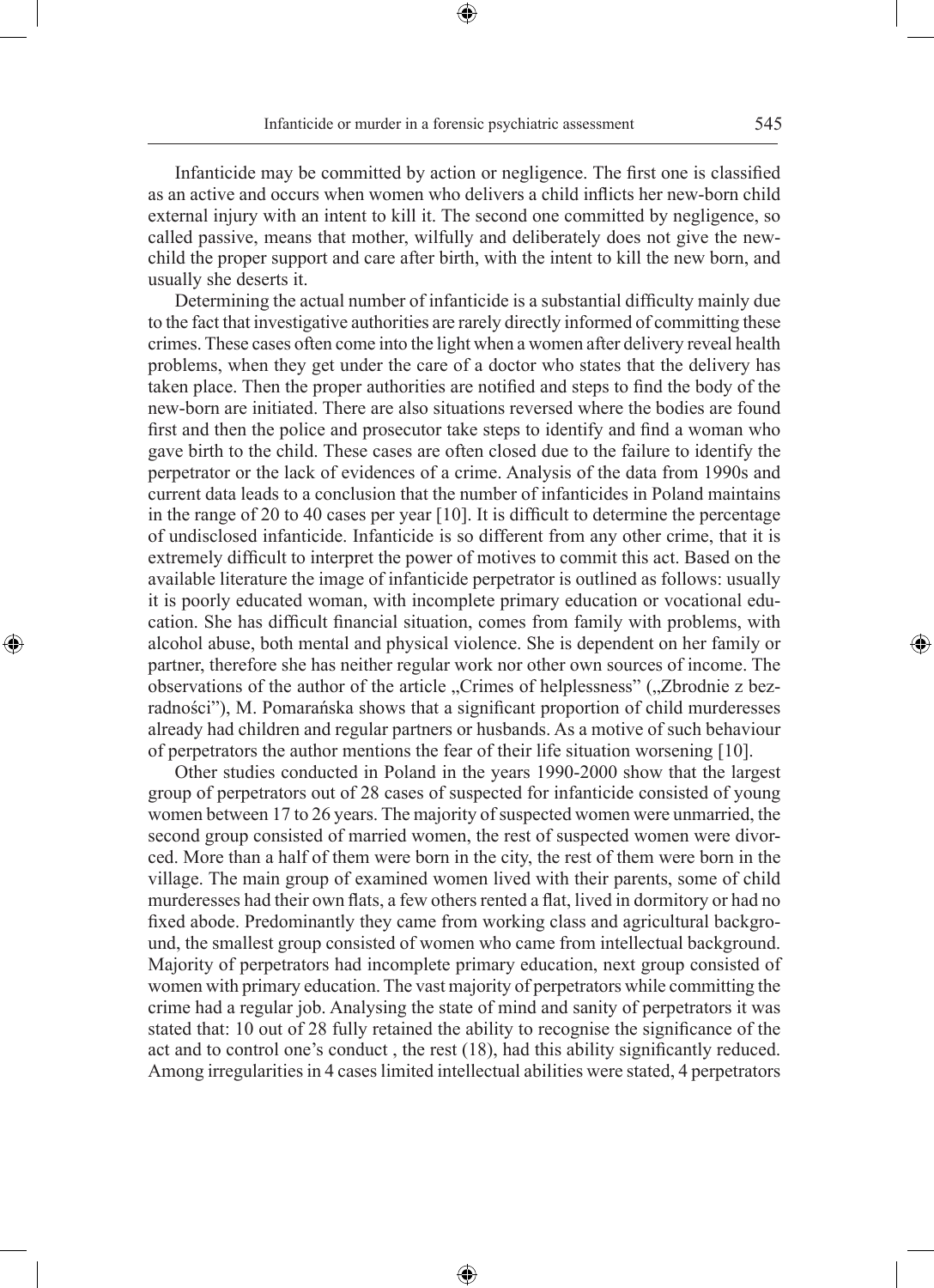showed personality disorder of schizoid nature, 3 of psycho- and sociopathic nature, however in any case there were no signs of psychosis [11].

⊕

In turn, the analysis of case files of 132 cases of infanticide perpetrators conducted by Kołowski [12] proved that the vast majority of child murderesses had got pregnant with partners with whom they had emotional relationship and therefore pregnancy was not the result of a crime or occasional, accidental meeting. More than a half of perpetrators did not accept the pregnancy from the beginning and had a negative attitude towards a child to be born. These women denied the fact of being pregnant in conversations with the family and friends and in the workplace. They tried to keep the pregnancy in secret by appropriate selection of clothes and the way of dressing, they wrapped their bellies with bandages. Among the examined women were also perpetrators who had and have been bringing up several children. As a reason of their decisions and the negative attitude towards the pregnancy they mentioned fear and shame of environmental evaluation.

Another studies on child murderesses conducted by researchers team led by Marzec -Holka [13] have been presented in details in the form of a case study (11 records) in the book "Dzieciobójstwo przestępstwo uprzywilejowane czy zbrodnia" ("Infanticide murder privileged or crime"). The main motive of infanticide in the above mentioned cases were family reasons, increasing in stress conditions and depression. The examined women were characterized by unsuccessful and prematurely terminated education, grades repeating, inappropriate selection of vocational education. Their becoming independent was often related to unemployment. Negative experiences concerned their marriages or cohabitations. Marriages of women were unsuccessful partially due to spouses' alcoholism and serious financial problems.

⊕

A pooled analysis of individual biographies of infanticide perpetrators [12, 13, 14] shows that each of described histories is different and it is impossible to identify one specific reason of these murders. This raises the question who has the right to judge whether the murder of a child was committed during the period of the delivery and under its influence? The court mandatorily decides whether this murder was committed in the period of delivery, but the judgment of the influence of delivery on the action of perpetrator is a matter of experts. Expert psychiatrists evaluate how the situation of delivery could affect the understanding of the significance of the act and controlling one's conduct. Whether, and if yes, what kind of mental dysfunctions occurred during this period and how they influenced perpetrator's behaviour? Whereas the task of psychologist is to evaluate the impact of personality disposal and psychological factors determining behaviour of perpetrator, and thus answer the question whether psychological situation of delivery surpassed her capacity and whether it significantly reduced the self-control ability? These psychological and psycho-social situational factors are, inter alia: loneliness, lack of understanding and care of the environment, difficult financial situation. Undoubtedly the coexistence of environmental factors with even slight mental dysfunction may be the reason for the use of **Article 31 § 2 of Polish Penal Code, which admits the criteria of very reduced sanity, namely the presence of medical conditions resulting from the delivery which in significant way reduce the ability to recognise the significance of act and to control one's** 

⊕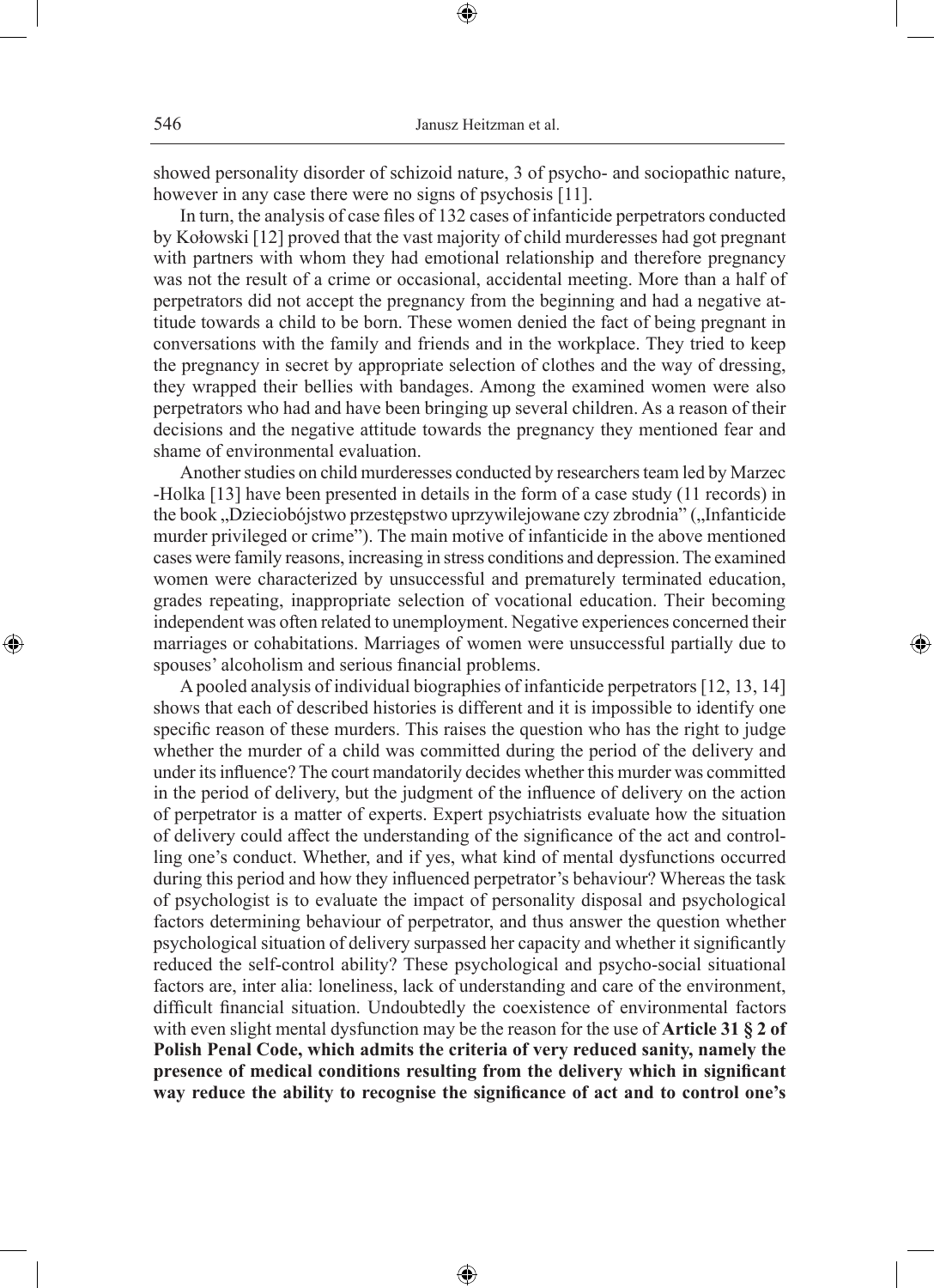**behaviour [8].** Each time these are extremely complex cases to judge, where it is difficult to find strong criteria classifying to apply this Article because psychological factors commonly associated with the medical category of "other disturbances of mental action" listed by the legislator appear to be ambiguous and can be modify by subjective judgement of an expert.

## **Case study**

38 years old woman, married, mother of four living children, was prosecuted after finding bodies of five new-borns stored within her house. She was prosecuted for killing children after giving birth to them and after finding that they are alive, in 1992-1998. Father of children was prosecuted for inducing his wife to kill by threats and beating. The man consequently pleaded not guilty to charges filed against him. While the woman was giving variable data charging her husband and withdrawing from this accusations. Although she made a plea of guilty for killing children, her testimony was variable even in this respect. Despite of all the objective data, for a long time she was denying that all of the found new-borns were her children (she claimed that two of them were planted). She reported a course of each delivery. Every time she was preparing herself to delivery - she was taking scissors to cut the umbilical cord, rags and newspapers to the bathroom. The born placenta she was wrapping in newspapers, foil and preparing to disposal. She was delivering quickly, checking whether a child is alive and drowning a child in the bathtub. Bodies of new-borns were then wrapped in rags, newspapers and foil and placed in the kitchen freezer. She was cleaning the bathroom and returning to normal daily activities. She was looking after her house and other children and usually after one day of rest she was returning to work in a family store where she was a cashier. During critical deliveries she was nervous that somebody in her household can enter the bathroom (she was delivering when they were at home) she was hearing disturbing noises from other rooms. The woman was claiming that she had been killing her children because of the fear of her husband, who was aggressive towards her and threatened her to expel her of the house, and after delivering fourth child he told her that he would kill her if she would be pregnant again. Witnesses evaluated the relationship between the accused woman and her husband differently and even contradictory. Some of them admitted that they had often seen the accused woman with the traces of beating, they had heard her complying on her husband's aggression. They reported that the accused man was abusing alcohol, after which he was aggressive and short-tempered. He was very demanding for his wife, he himself slightly participated in house works, as he worked outside the house till late. From the testimony of these witnesses it is known that the accused woman was secretive, introverted, taciturn, but she was also a good mother and dutiful wife. Other witnesses reported that she was not a good wife, cheating her husband secretly spending their money. They were speaking about the alcohol abuse by the accused woman and her relationship with another man. Despite those differences all of the witnesses were unanimous about the fact that both spouses did not console their problems publicly. They were trying to make their marriage looked as properly functioning. They also

⊕

◈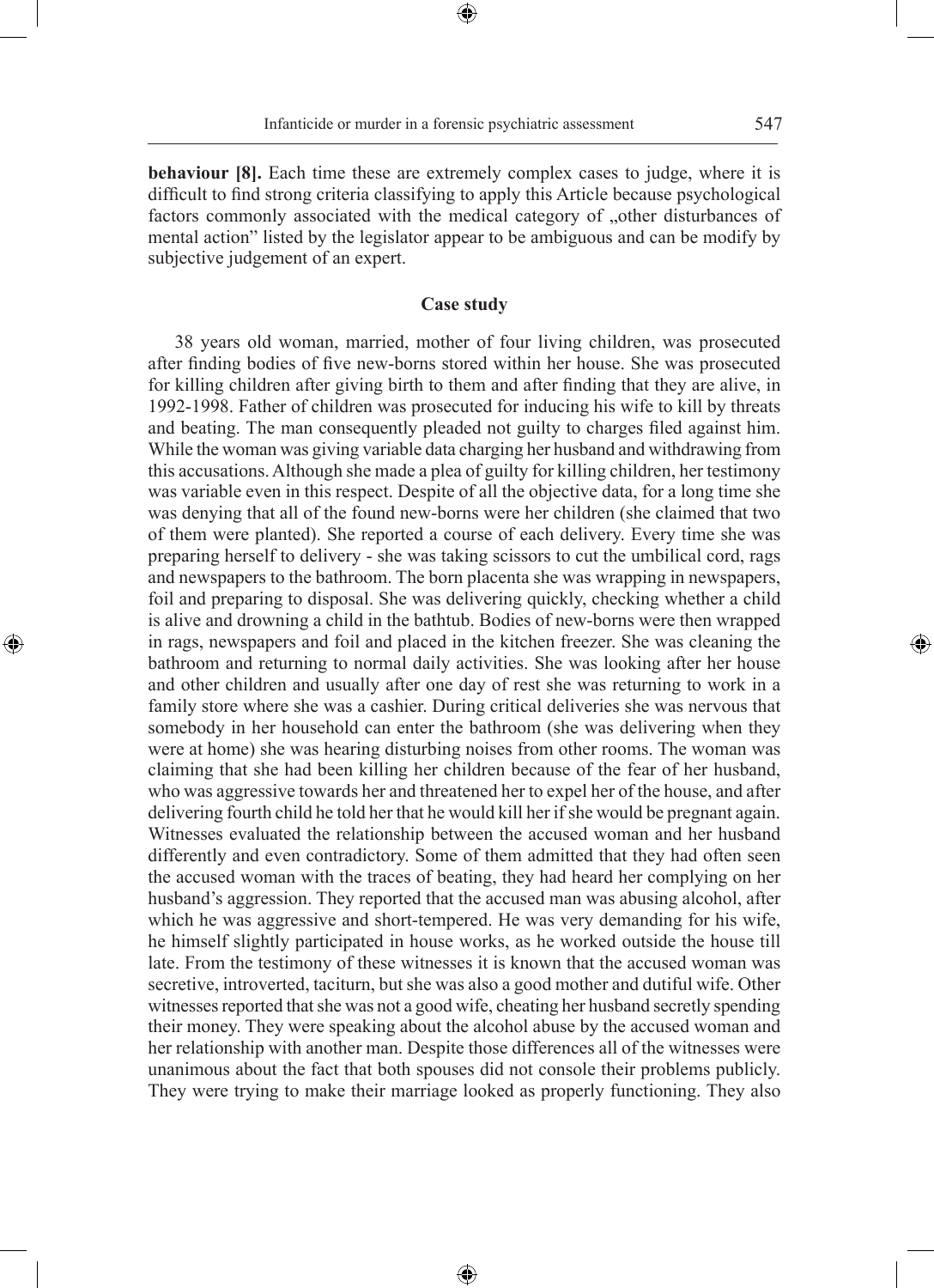unanimously claimed that the critical pregnancies of accused woman were not noticed by them.

⊕

## **Psychiatric opinions issued in the case**

The accused woman (never treated and diagnosed psychiatrically) during the proceedings pending before the court was twice times evaluated by expert psychiatrists and psychologists, before she was directed to the third in the sequence comprehensive forensic psychiatric and forensic psychological examination conducted by the authors of this article.

The first forensic-psychiatric opinion issued on an outpatient basis contains a request for hospital observation of the accused woman because of the need for in-depth evaluation of marital relationships and because of impossibility to determine formal diagnosis of possible mental disorders.

Second forensic-psychiatric opinion (after hospital observation) indicated that mental illness, mental retardation or organic damage to the CNS (central nervous system) in the accused woman has been excluded by the experts. The experts recognized personal disorders with abnormally shaped emotional sphere. They recognized that the accused woman retained the ability to understand the significance of the act and the ability to control her behaviour.

## **Earlier psychological evaluations**

◈

The first psychological testing, in accordance with the court decision, took place in outpatient conditions in November 2003. The expert psychologist in her opinion stated that the accused woman is a person of average intellectual capacity. She did not show the organic brain damage symptoms. She pointed to the discrepancy between the data obtained during the interview with the examined women and tests' results. She also acknowledged conducted diagnosis as initial diagnosis and suggested its further deepening during the observation.

The second psychological testing, in accordance with court decision, took place in the conditions of 3 week observation in April 2004. Expert psychologist confirmed average intelligence of the accused woman, and similarly she did not find organic dysfunction indicators. She concluded that the personality of the accused woman is disordered with abnormally shaped emotional sphere, mainly environmentally conditioned. Expert psychologist also reported a tendency to suppress and accumulation of emotions, lack of emotional stability, depletion of emotional life, disordered self-esteem of the accused woman. As a reason of weakening of social and emotional functioning the expert psychologist mentioned traumatic experiences during adolescence.

Having not received an answer to its question, the court decided to admit an evidence from further opinion of psychiatrists and psychologist. It sent to experts a number of detailed questions, which were related not only to the evaluation of the sanity tempore criminis and the ability to participate in the conduct, but also personality profiles of the accused woman and her husband, reasons for making internal contradictory

⊕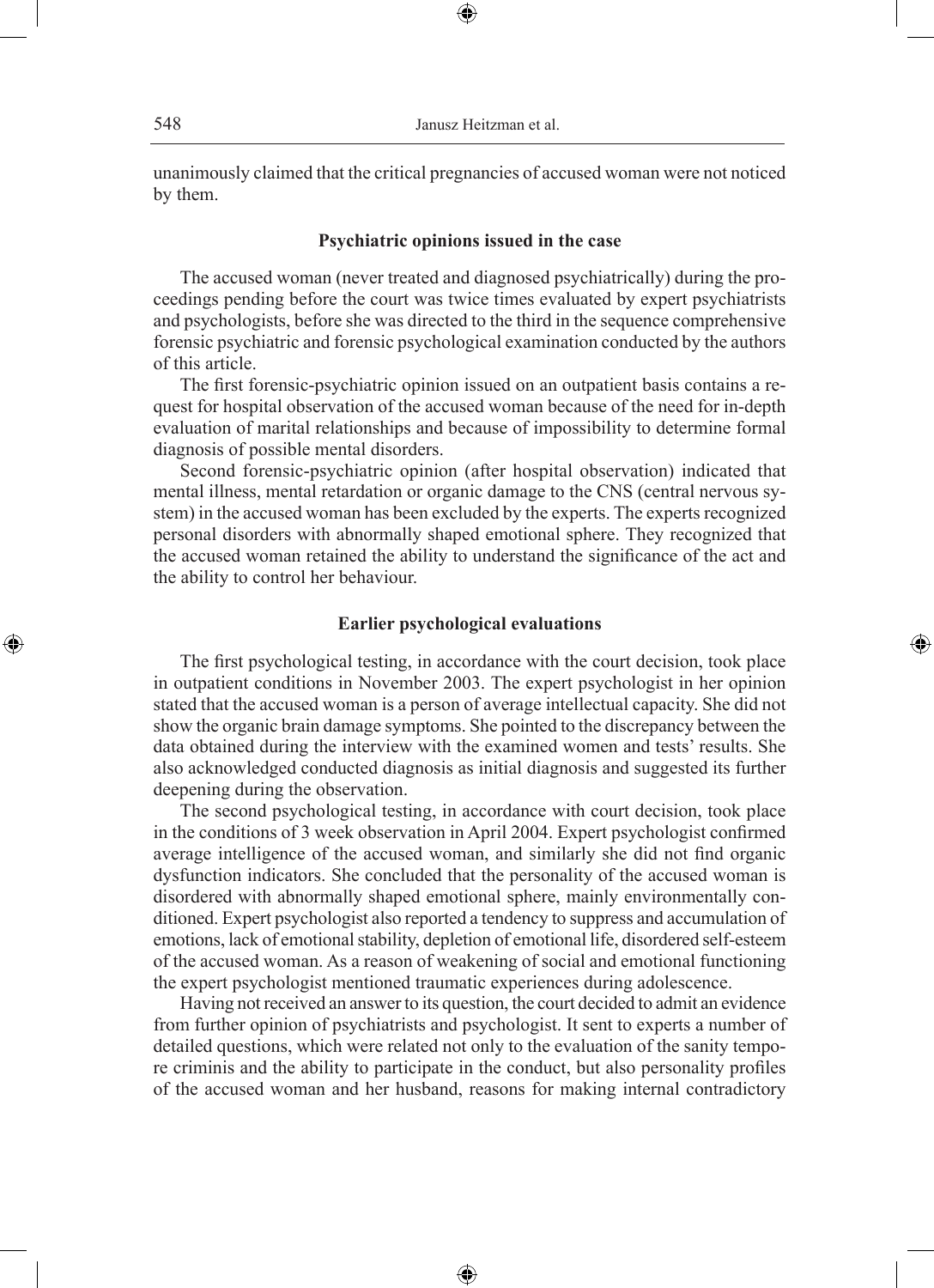explanations by the accused woman, and also expected detailed evaluation of marital relationships.

⊕

#### **Third forensic-psychiatric and forensic-psychological examination**

The third examination was conducted on outpatient basis in the Department of Forensic Psychiatry of Institute of Psychiatry and Neurology in Warsaw in 2005, it was complex and extended examination with simultaneous participation of psychologist in psychiatric examination, EEG and brain computed tomography, which took four subsequent days. Opinions for Court has been submitted by the experts in writing and orally several times in 2005 and 2006.

## **Interviews and observations data**

The examined woman established contact with experts without greater difficulties. She was subordinate, but somewhat withdrawn. She was eagerly talking about herself, she attempted to analyse the reasons of her difficulties. Emotional reactions accompanying her spoken opinions appeared to be adequate to her experiences and consistent with declarations of the examined woman. All the time she was in depressed mood, appropriate to the situation. While talking about some topics (particularly relationships with children) the examined woman was moved. She revealed high degree of sense of injustice associated with rejecting her by relatives and with unjust evaluation of family relations made by children. She reported husbands' acts of aggression, expelling her form the house, lack of any rights in marriage. She was talking about her husband's dependency from his primary family (mother and siblings) and transferring of responsibility for the house functioning to her, performing all the duties by herself with great effort and dedication. She denied to have ever abused alcohol, she claimed that her husband drank alcohol excessively and since very long time. Her spoken judgements had features of personality immaturity and reduced criticism, moreover they turned out to be quite stiff and little susceptible to corrections and rational judgement.

◈

#### **Psychological profile of examined woman**

Analysing the lifeline of the examined woman it can be stated that she was developing normally. She was learning well and made no educational problems. During adolescence she was a direct witness of tragic death of her mother. Since then she overtook the role of adult person, she was taking care of the house and was looking after younger siblings (she replaced mother for her brothers), without neglecting the education. After passing secondary school final exam she undertook a professional job, which she liked and fulfilled her duties well. As an adult person she experienced another tragic death, of one of her brothers. She got married in a young age (she was already pregnant). Initially marriage was going well, but in short time the situation changed, husband's aggressive behaviour appeared. He was making rows without any reason, he was insulting her, poking her and expelling her from the house. The

⊕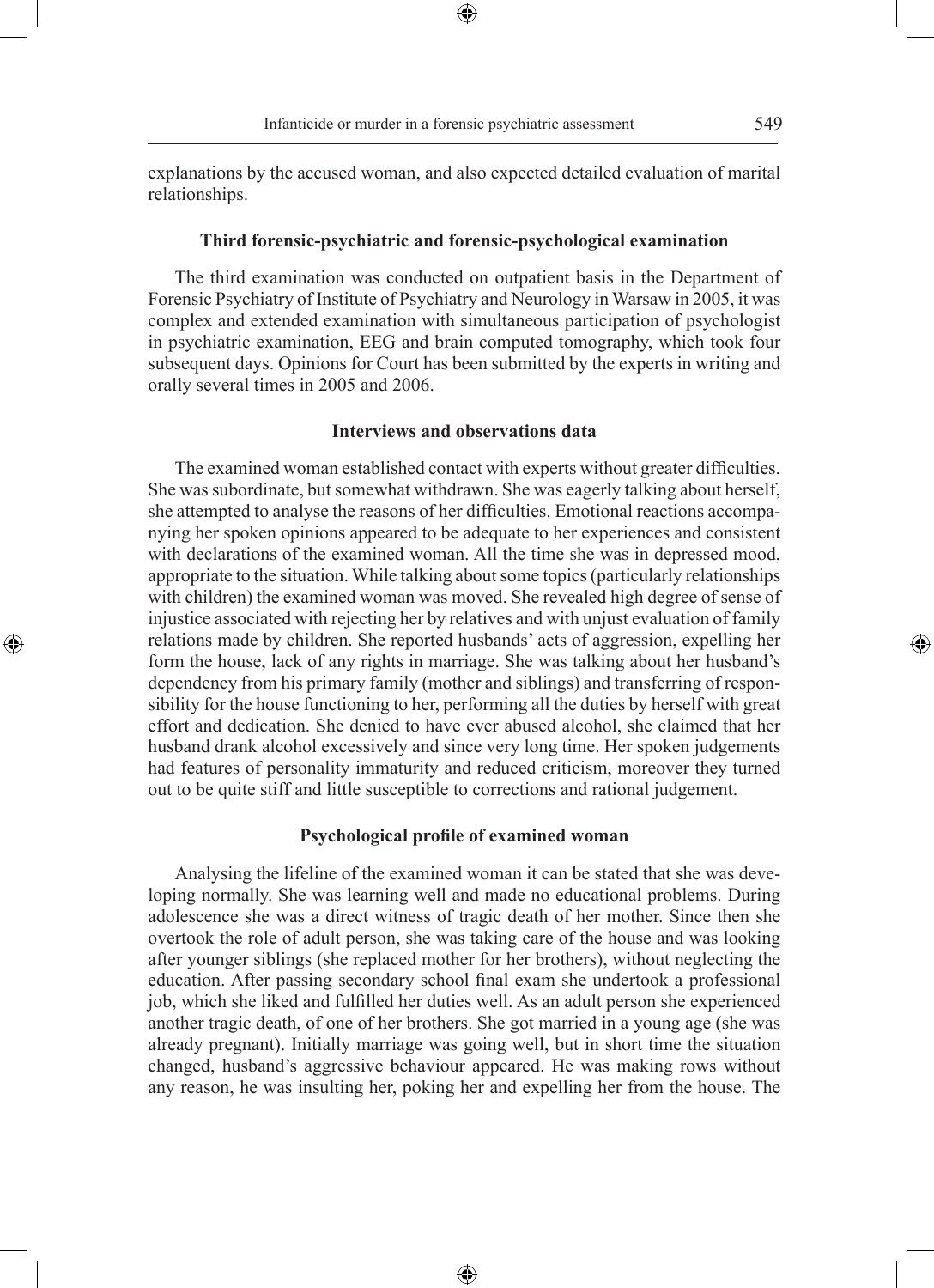conflicts escalated when they started to build a house – then they started to be out of money. Her husband suspected her to "splurge" money, and she "after all had to take them" to maintain the house and for expenses related to the education of children. Her husband had always been reluctant to her family, disregarded her relatives, and they tried to avoid contacts with him. He was strongly related to his primary family, he often spent time there without considering the needs of his wife. He demanded her to be, at every call", to make all his wishes come true. She tried to fulfil all of her duties – she worked, cared for the house and children. However, she was more and more disgusted with her husband, especially when he forced her to have sexual intercourse with him. He treated her instrumentally, had sexual intercourse with her wherever he wanted, without considering her well-being or needs. He claimed that woman was responsible for the regulation of conception and he made her responsible for all pregnancies. Every pregnancy since the third one she kept secret from him. She was terribly afraid of rows and her husband's aggression, she knew his opinion on subsequent children. The husband threatened her that he would not forgive her if she ever gets pregnant again. Symptoms of marital crisis, which began to emerge after four years of marriage and the birth of three children, were also related to the fact that the husband accused her that he was not a father of the fourth child. She always wanted to have many children. She claimed that she was always good wife and mother, she cared for husband and children. On the husband's opinion on the fourth pregnancy she reacted with fear, which she did not exhibited, but she strengthened her conviction that she should not have more children. It was associated with lonely, without her husband support, experiencing the problem of contraception. Due to the savings and the lack of time she avoided visiting gynaecologist. In an infantile way she assumed that she would not get pregnant again. The situation related to the sense of loneliness regarding their marriage life was associated with increasing feeling that she was an underappreciated and disadvantaged person in their marriage. She experienced that by the lack of her husband's gratitude for care for the house and children, help in dealing with two shops and in building the house. She felt resentment against that her husband is sole owner of both shops and a house under construction. Marriage history described by the accused woman revealed occurrence of declining of emotional bond between spouses, following growing apart, and increasing of the sense of strangeness. The accused woman painfully experienced the fact that she is not a partner to talk for her husband and that he is making essential decisions with his primary family and not with her.

⊕

Analysis of case files and conducted examination allowed the experts to form the following conclusions: intellectual abilities of the examined woman is within the normal range, she properly understands and knows the rules of social coexistence. In the examined woman reduction of criticism, reduced ability to draw conclusions and to predict the results of her behaviour, stiffness and fatigue of cognitive processes, which is related to high susceptibility to giving in to experienced emotions, has been observed. It results in the fact that the examined woman functions in the system of values and opinions created by herself, where rational analysis of reality is, in fact, her subjective emotional analysis. The examined woman's way of thinking is not very critical, wishful, stereotyped, and it is not subjected to correcting influence of social

⊕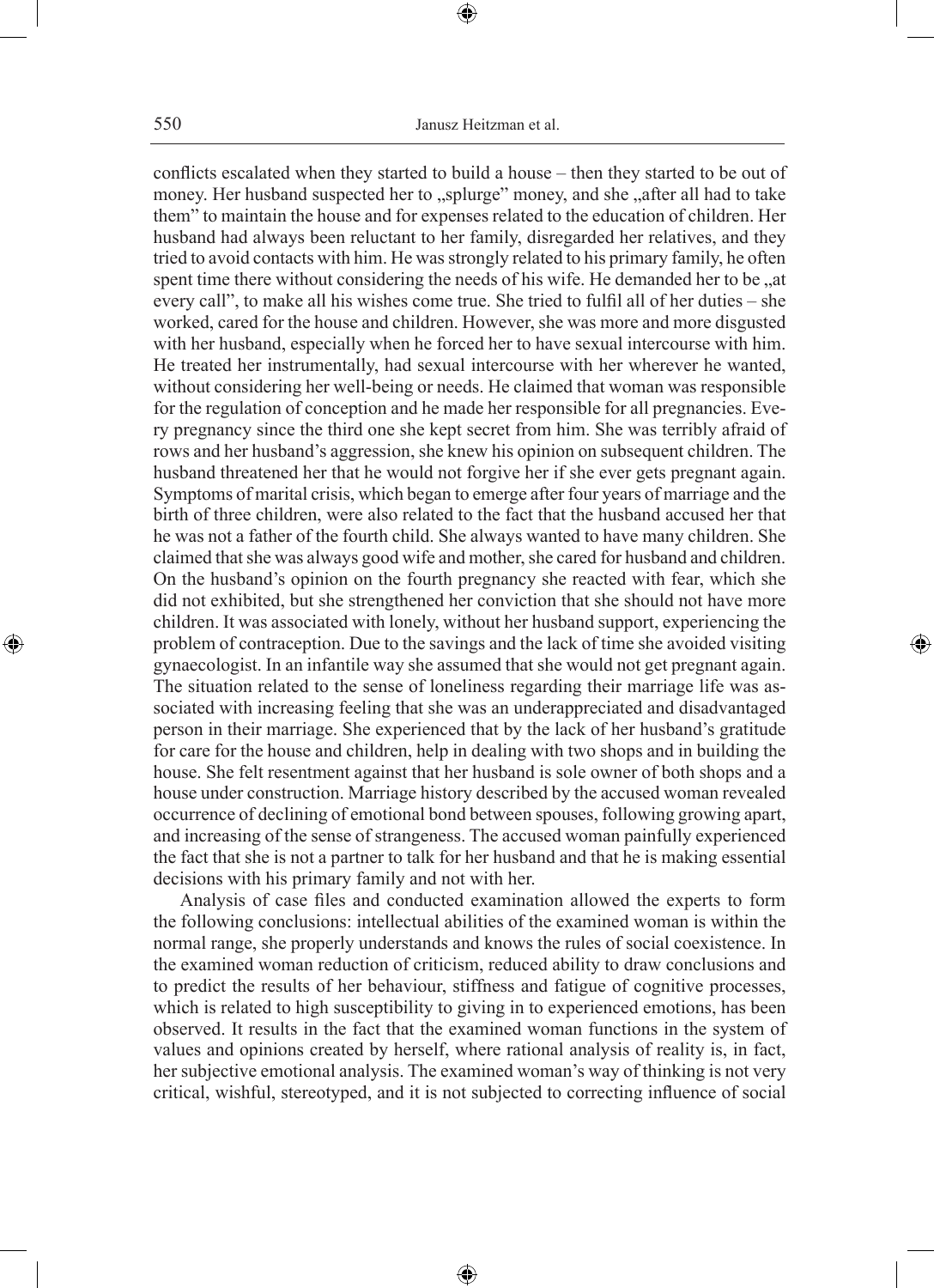⊕

surrounding. Mental functioning of the examined woman is characteristic for disturbed and immature personality, where decisions and actions are dominated by emotional and impulsive influences and rationalisation is schematic and simplified. It is increasing in difficult situations, with stress for which the examined woman has reduced tolerance. The accused woman is characterised by emotional coldness, reduced capacity for empathy, focusing on herself, self-centeredness, lack of sense of acceptance, under -estimation, permanent experiencing high fear level and, in situation of emotional tension, a tendency to sudden and impulsive behaviour. Fixed defence mechanisms with the dominance of feeling of resentment, mental distress and fear of the future and coping with her difficulties are favourable for increasing internal tensions, occurring of symptoms of decline in activity, may also provoke inappropriately strong reactions of the examined woman. The conducted examination has revealed neither psychotic thinking nor neuropsychological dysfunctions.

After comprehensive evaluation of mental state of the accused woman the experts have unanimously excluded mental illness (psychosis) and mental retardation, recognizing personality disorders of immature personality type with the features of psychopathy.

### **Marital relationships**

 $\bigoplus$ 

"Assessment of marital relationships of the accused woman" in which the court was interested was very difficult due to the divergent information coming from both spouses. Each of them tried to place the reason of increasing conflicts outside their own person and they did not notice their own share in forming them. However, there was data confirmed by both spouses and which has been indicated by other persons. On the basis of that and taking into account the results of conducted examination it can be stated that the marriage was a patriarchal relationship. It should be noted that both spouses have dominating personalities – however, ways of their functioning and performing their domination were different. The authority in the marriage was the husband, who disposed of money, who made decisions on family future and its functioning. He required his wife only to fulfil her marriage duties, in a broad sense, and dealing with current, specific tasks. The examined woman tried to meet her husband's requirements, to avoid confrontation, to do not think about the consequences of undertaken actions. Defence mechanisms used by the accused woman such as repression, suppressing, denial allowed her to remove only those obstacles which were nearby and to avoid thinking about fearsome consequences of her actions.

## **The search of organic brain damage**

Diagnosis of possible symptoms of brain damage was made during the psychiatric examination, psychological testing and such auxiliary examination as EEG and CT (computed tomography of the brain). Only in EEG localization irregularities corresponding to changes in both temporal lobes with predominance of the left side have been noted. As it is well known temporal lobe abnormalities may, but do not have to,

⊕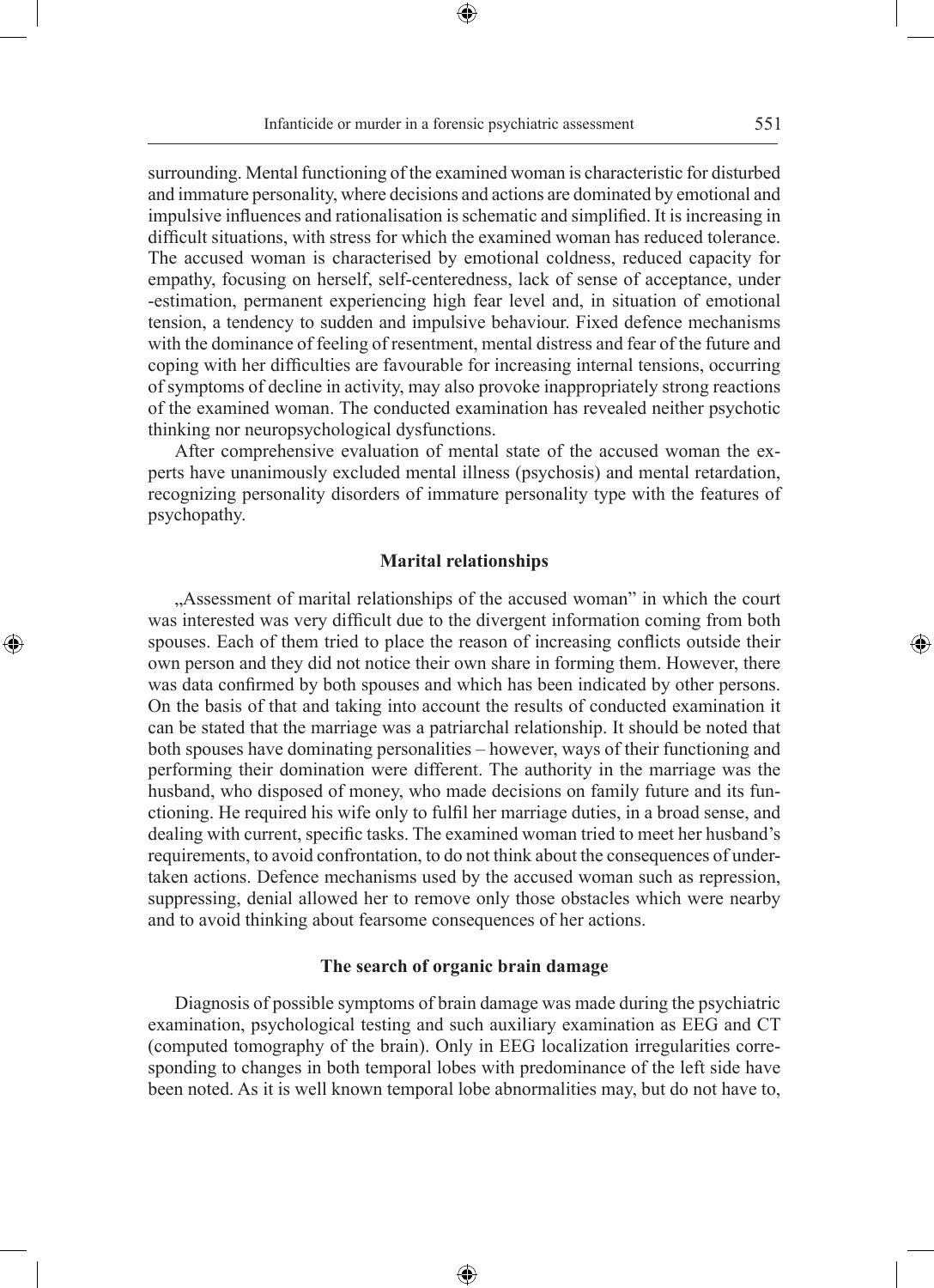552 Janusz Heitzman et al.

⊕

be associated with the impairment of emotional and impulsive spheres. Pathology found in EEG examination did not raise doubts in any of the experts' opinions. EEG pathology – undoubtedly indicates the suspicion of organic brain damage of the accused woman. This result, however, does not correspond not as much with other possibilities to diagnose CNS organic changes as psychological testing or CT, but first of all with the clinical evaluation of psychopathological image stated by psychiatric examination. Psychiatric examination has not revealed changes of CNS organic damage nature. The experts has not found cognitive functions impairment such as memory, orientation, alertness and ability to focus attention. They also have not found emotional disturbances of emotional lability type, rapid mood variation or viscosity characteristic for CNS organic changes. At this point already we want to highlight that the evaluation of sanity of the accused woman is stated by clearly defined medical and psychological criteria and not by auxiliary examination (e.g. EEG). Though the experts have taken into consideration that emotional dysfunction revealed by the accused woman may have its source in discrete organic changes found in temporal lobes during EEG, it was difficult to confirm it unequivocally at the current stage of psychiatric knowledge development.

## *Modus operandi* **and attempt to interpret**

⊕

As it is apparent form the examination, the choice of the bathroom as a place of delivery was made deliberately. This place guaranteed her safety, silence, sense of isolation from others. The course of delivery alone has not impacted the examined woman in the way that reduces perceptual abilities. Both first delivery which ended with killing the new-born and next deliveries had similar course. She was listening intently what is going on in the flat, she could accurately and in details reconstruct the events. She attempted to not only the course of delivery in the bathroom but also the course of the whole day not raise suspicions of her family. Deliveries carried out in the bathroom, in the bathtub, almost in the same way were subsequent "easy" deliveries, as the examined woman defined them. They were not accompanied by particular pain, no rapture of reproductive organs and perineum occurred. Emotional tension accompanying the deliveries was more related to the woman's endeavour of not being disclosed by her household members in this situation than to the course of the delivery. As soon as she could she cleaned after each delivery and on the following day she undertook normal household activities, complying only with weakness, malaise and sickness not related to the delivery. The accused woman consequently claimed that she had only three home deliveries, and that she has not been pregnant since 1995. Although she knows that five bodies of new-borns have been found and it is certain that she is their mother, she was not able to explain this contradiction. Considerations made by the accused woman on mysterious car by which someone would come and drop off the bodies of the new-borns to her, are spoken in the form of assumption, suggestion and without peculiar persistence and determination. Regardless to acceptance or rejection of the thesis concerning the use of conscious and naive with respect to her intellectual level mechanism of denial, it appears that psychological defence mechanisms

⊕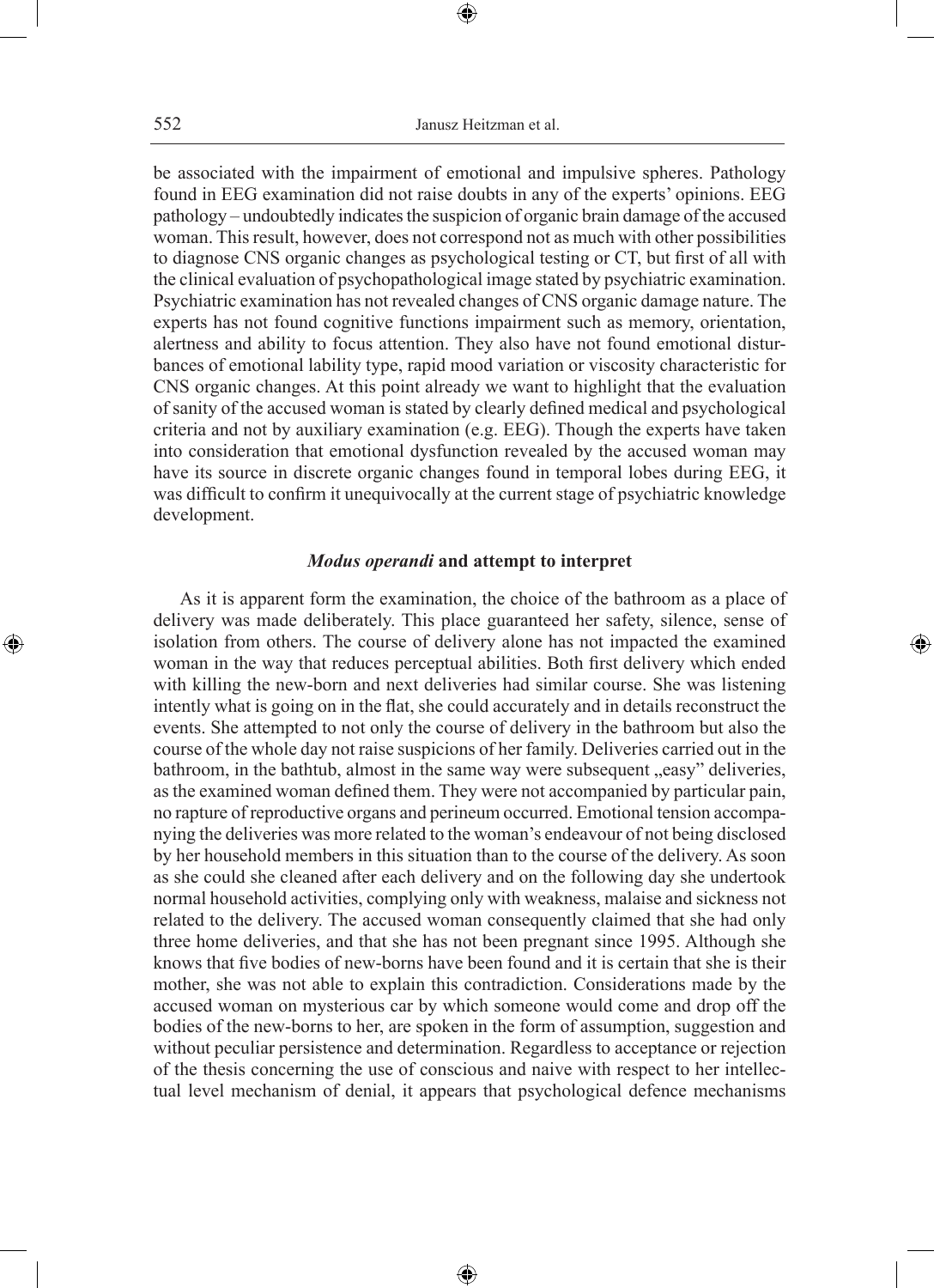⊕

activated after committed acts are based on not entirely rationalised and conscious mechanisms of denial, repression and shift of responsibility. There is no doubt that the accused woman both in the situation of secret deliveries and awareness of her guilt for killing her children was subjected to a particular mental burden of chronic stress response reaction. It can be assumed that the situation of such extreme mental burden of continuing long-term mental tension, was able to induce dissociative disorders of consciousness. These disorders may take the form of memory disorders characteristic for dissociative amnesia. The development of this disorder may be also caused by: fear of the consequences of acts, fear of inevitability of punishment, fear of social rejection and condemnation. Such specific mechanisms "justifying" the accused woman herself can be related to expectation of support, compassion or lenient sentencing. Although these considerations are of probabilistic nature, they give us attempt to explain the mechanisms underlying the behaviour of the accused woman and her subsequent relations which could not be reached by conventional research methods.

The examined woman pleaded guilty to the charges. She presented variable data concerning the facts, such as that she gave birth to and killed three children only. She was variously reporting her husband's participation in killing children. It appears that such behaviour was imposed by defensive attitude leading to reducing her guilt and to justify her behaviour, additionally strengthened by, as it was mentioned before, mechanisms of repression and denial characteristic for the functioning of the examined woman. According to the experts - the authors of this work, motivation of the first act out of alleged acts, was consequently related to the sense of danger from her husband. It was consistent with her personality and her way of functioning (removing only these obstacles which can be seen and do not think about fearsome consequences of such acts). The following acts were of the gradually and rapidly growing elements character and committing these acts appeared to be easier. All of deliveries took place in the bathroom, she was prepared to them, the way of acting each time was the same. She reported that during one of her deliveries she heard the phone ringing and she was afraid that if someone of her household members would use the toilet he could be interested in her prolonged stay in the bathroom. This allows us to claim that her cognitive functioning was not impaired, she retained awareness of her acts, although she did not think about the consequences.

◈

Further proceedings of the accused woman with dead new-borns appears not to be reasonable and motivated by emotions. The accused woman each time after critical deliveries placed the bodies in large freezer located in the kitchen. Bundles with bodies were covered with frozen food used for current consumption. When the family moved to a new house in another town, the freezer containing the bodies was also transported there. Because it was no more used for storing vegetables, the accused woman moved the bundles with the bodies to a sauerkraut barrel which was located in the basement. After some time on the occasion of emptying the barrel (in the absence of the accused woman at home) the bodies of the new-borns were discovered by their living siblings. Storing the bodies of the new-borns by the accused woman in the flat and moving them to a new house was "certain obviousness" for her, as she repeatedly admitted that she could "get rid of the children" in other "smarter" way if

⊕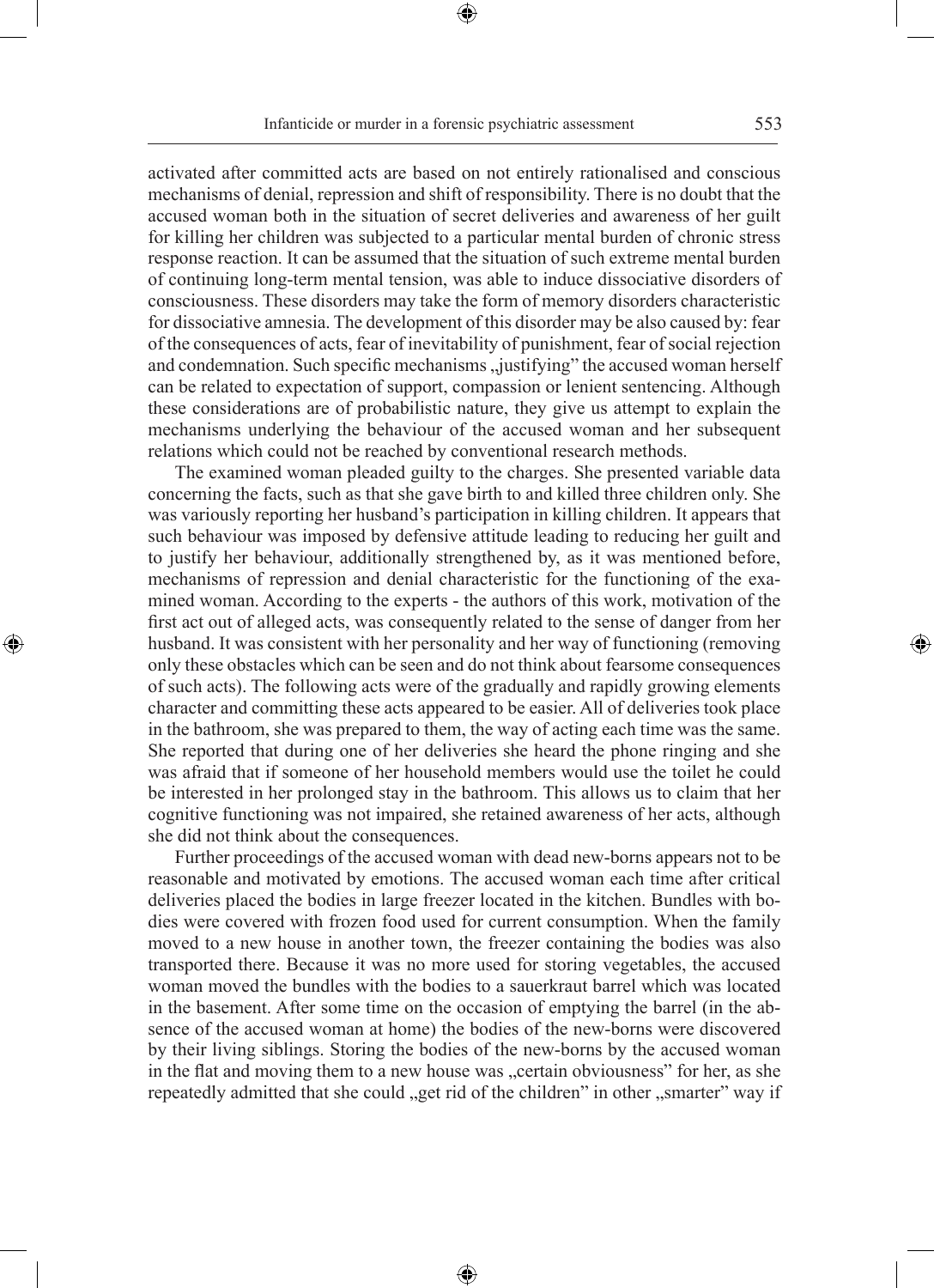she was not emotionally related to them ("because they are my children"). The attitude of the accused woman was not affected by the sense of danger from being discovered and easy to predict consequences. Maintaining such state by the accused woman for several years indicated, according to the experts, predominant advantage of emotional mechanisms over rational mechanisms (reasonable) in conducting of her acts, regardless how these emotions were disorganising. The experts assumed that this negative impact of emotions on rational behaviour of the accused woman was within the range of abnormal personality.

## **Comment and summary**

Classification of killing of the new-born as a crime of infanticide (similarly as other privileged murders) is undoubtedly a matter of judicature. On the other hand, regardless of whether we deal with the treatment of crime in a privileged way or killing of own children after excluding psychosis and mental retardation, each time it is very complicated case to judge, in which it is difficult to find strong classifying criteria to apply Article 31 § 1 (insanity) or § 2 of the Polish Penal Code (significantly reduced sanity). It is believed [9] that the adoption of insanity or its reduction both in infanticide and murderer of own child should be based on "general principles of psychiatric expertise and depends on the type and severity of identified mental disorders and the personality of the perpetrator". In conclusion of the presented case description, the expert psychiatrists stated that during committing acts of murdering her five new-born children the accused woman retained the ability to recognize the significance of these acts, while the ability to control her behaviour, due to abnormal personality of infantile nature with psychopathic traits and emotional disorders, was reduced, however not significantly, which does not meet the criteria included in Article 31 **§** 2 of Polish Penal Code [8]. The experts have not excluded organic substrate of emotional disorders, which was confirmed by isolated pathological EEG record localized in both temples with a predominance of the left side. However, they reported that those changes did not have significant influence on sanity. Assessing mental condition during committing the acts, the expert psychiatrists declared that experiences accompanying all tragically ended deliveries were not so intensive to have overriding or significantly reducing influence on the ability to understand the situation and to self-control. They also did not find that experiencing the situation of delivery was so strong, that it could be interpreted as a postpartum shock. The experts in the explanations to their conclusions found that reduction of the ability to control her conduct in every offence was close to the state of significant reduction of this mental disposition, however, it did not reach that state. Evaluating current, during the examination, mental condition of the accused woman it has been admitted that it is within the range of weak situational depression reaction (adaptive), which does not reduce the ability to participate in the trial. The experts assumed that the explanation of the accused woman of her denial of motherhood for two of her children can be regarded as a form of defensive attitude aiming at reducing the sense of guilt. Such defensive attitude is underlying by mechanisms of repression and denial described in the psychological opinion. Contradictory explanations of the

◈

◈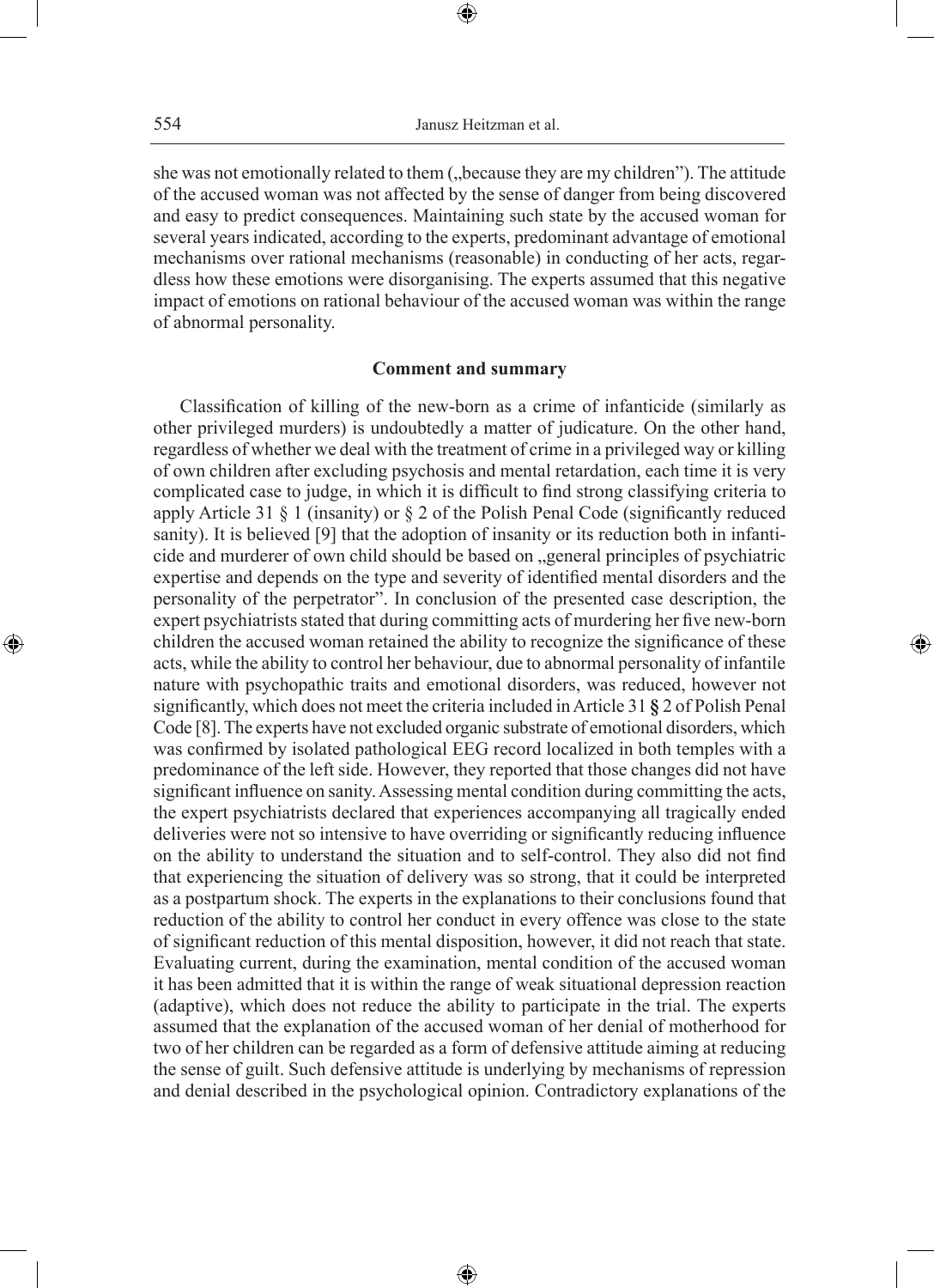accused woman of the role of her husband in alleged acts results from deliberately bad relationships with her husband, from experiencing deep feeling of resentment and rejection and from aiming at justifying her behaviour. In the summary, described in details marital relationships between the accused woman and her husband who is also accused, the experts reported that their marriage was patriarchal relationship, where all important decisions regarding investments and financial matters were made by the husband. Both spouses have features of dominating personalities, which was the cause of conflicts in the relationship. It was difficult for the experts to determine whether domination, as a feature of one of the parties, directly influenced the behaviour of the accused couple tempore criminis. Husband's domination in financial-investment matters did not influence domination in defining developmental and procreative family plan. However, the experts reported that the husband showed, towards possible pregnancies resulting from continuing sexual intercourse, the attitude of rejection and repression of the problem like in the rule "when I do not see something, because I do not want to see it, it does not exist". The possibility of using psychological pressure on the

against the law. The above mentioned 5-fold case murder, despite the five points of accusation, was considered as continuous criminal prosecution. However, to theoretically illustrate the phenomenon of distinguishing between infanticide and murder it should be noted that subjectively in the evaluation of the accused woman the first act was of different nature than the others and could, more than the others, partially deplete psychological reasons of infanticide (she did not remember this act well, she was more terrified, though the motivation to get rid of a child after the delivery had existed earlier, before the start of the delivery). Subsequent murders, as it has been mentioned, unfolded rapidly, they were similar, well-planned and prepared. Subsequent killing her own children in a way almost typical for serial murderers provoke searching for mechanisms responsible for forming so extreme aggression. We can search for analogy to impulse control disorder (conditioned by personality disorders) responsible for initiating extreme behaviours, which cannot be stopped even if their consequences are undesirable and unpleasant [15]. Specific neurochemical neuronal signals, the knowledge about which is very little today, must participate in forming pathological impulsiveness, aggression and hater [15].

◈

accused woman can be considered as unarticulated pressure of  $\pi$  it's your problem, I do not know anything" type rather than direct encouragement and permission to act

Experienced expert psychiatrists [16], on the basis of the knowledge taken from many years of opinion making practice, claim that infanticide is committed more often when the mother is influenced by number of adverse factors, which appear a several months before the delivery. Undoubtedly, the mother's personality features and her social conditions play a significant role: illegitimate child, difficult life and financial situation, lack of support and help. Conditions of the delivery, its nature and course, duration and consequences (physical and mental fatigue, weakness) have to be taken into consideration. It is believed that psychological situation of the delivery often surpasses adaptive skills of some women, who function properly in well-known, simple conditions. The complexity of factors described above may be a cause of perinatal

⊕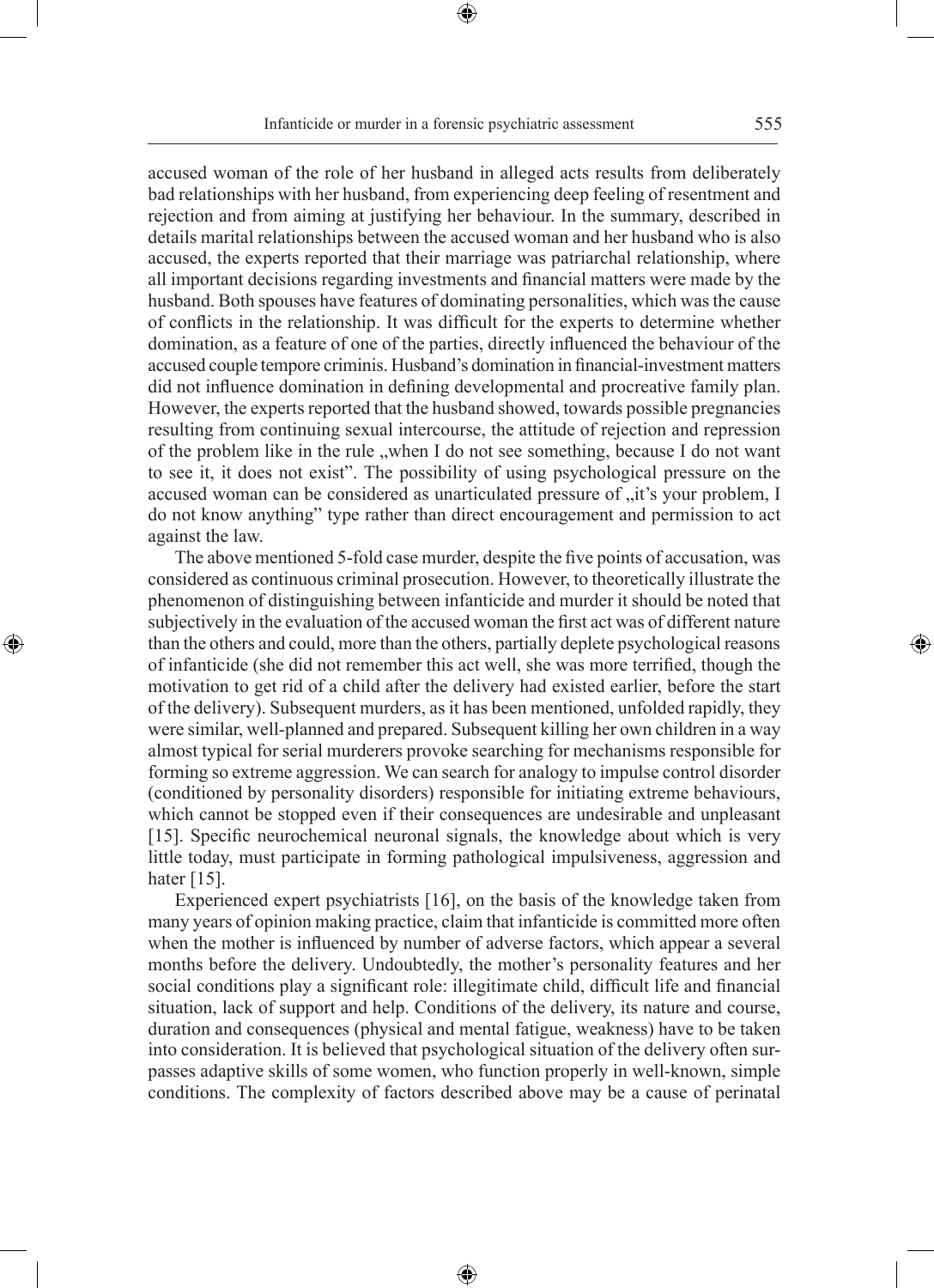shock of mother. In the presented case in was difficult to talk about so called perinatal shock and the Court and public opinion in equal measure were analyzing motives which led the mother to killing her children and dealing with the problem of her husband's and father's to the newborns guilt –  $\Delta$  how it is possible that he did not know about his wife's pregnancies". Undoubtedly, in this context, the role of the expert psychologists and psychiatrists who are the most knowledgeable in examining mental condition, psychological situation and motivation of the perpetrator, and especially in identifying whether it is the situation of postpartum shock, is growing. Not arguing with the court opinion, the experts claim that each of individual subsequent killing of children by their mother should be considered separately. However, in the described case the first murder was different than subsequent four murders in each of cases committing this act under the influence of postpartum shock has been excluded. For the Court it was sufficient for not applying classification of crime privileged – infanticide, irrespective to that in the public opinion every mother accused of killing her own children is defined colloquially as child murderess, and charging her of committing 5-fold murder.

The perpetrator has been found guilty of murder of five of her own children and sentenced for 25 years of imprisonment by the court final judgment. The murderess' husband, for instigating the first crime, was sentenced for 8 years imprisonment, noting that , he is also responsible for the death of the rest of the children, because these crimes also charge his conscience".

## **Conclusions**

◈

In the view of existing criteria for differentiating between killing one's own child and infanticide there is no doubt that the term "infanticide" is a legal construct with specific characteristics. They include mother, being in the period of the delivery (thereby the age of a child is limited to neonatal period), they take into consideration context of delivery and its influence on mother's mental condition and her existing intellectual, emotional and social functioning. Where the motives to kill ones' own children are formed before the delivery and are not of psychotic or primitive nature resulting from mental retardation, classification of crime privileged defined as "infanticide" cannot be applied. Irrespective to any conditions, the state of delivery can influence the state of sanity, but where there is a lack of sufficient medical criteria it cannot be considered as completely (insanity) or significantly reduced. It need to be taken into consideration that slight reduction of sanity (without mandatory legal consequences) in mothers who kill their own children after the delivery indicates the necessity of making effort on their education, resocialization, rehabilitation and social reintegration.

## **References**

- 1. Ghiglieri MP. *Ciemna strona człowieka*, Warszawa: Wyd. CiS Wyd. WAB; 2001, 214- 222.
- 2. Oberman M. *A brief history of infanticide and the law*. [w]: *Infanticide Psychosocial and Legal Perspectives on Mothers Who Kill*. Edited by Spinelli MG. Washington, DC, American Psychiatric Publishing, 2003, 3–18.

◈